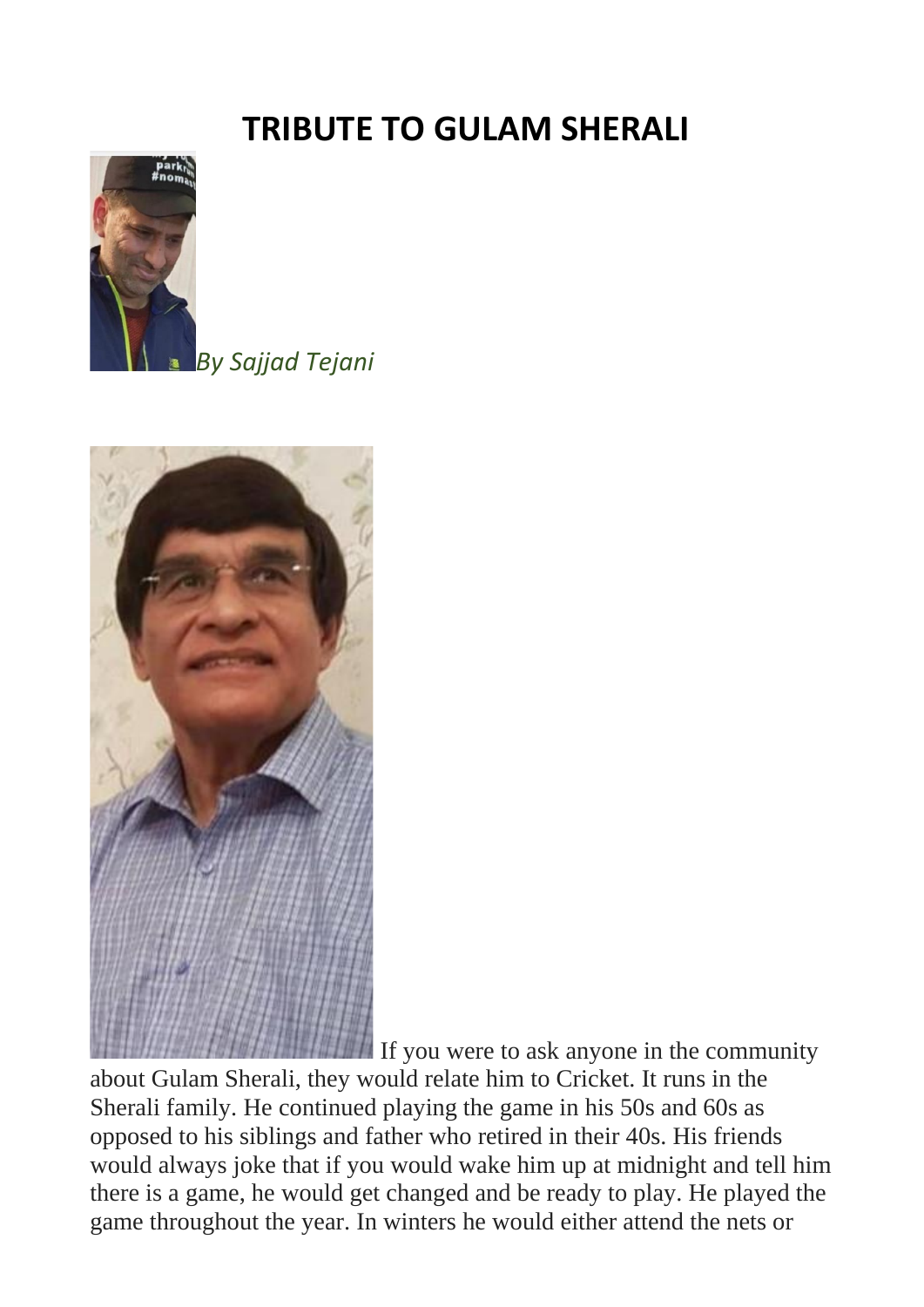play indoor Cricket. During Summers, besides playing on the weekends, he would be available to play during the week and evenings for the twentytwenty tournaments. He always kept fit and was very quick in running between the wickets. If you happened to bat with him, you dare not say no to a short run, 2nd or 3rd one before you would get a loud shout of "COMMON". At the end of the over, you would be told off for refusing his call to run.

He played for Ruislip Manor Cricket Club for many years. This is the club near his home and the Captain of the team was lucky to have Uncle Gulam for two reasons. Firstly, he was always available to play and secondly, a very reliable batsman who wouldn't lose his wicket cheaply. During his tenure at the club, he scored a number of centuries and half centuries. He also was available to field in any position and had very safe hands with catches. He also encouraged his son Mohamed Irfan to play the game who eventually became a good all-rounder of the game. He made sure the legacy of Cricket continued in the Sherali family. Besides Cricket, Uncle Gulam was a good table tennis player which he mostly played in his early days in Peterborough.

The one unique thing about him was that he was always on his feet. Before the game, always available to help prepare for the game if needed. During the game either batting or fielding. If he was out early, he would volunteer to do the scoring or umpiring. After the game, he always volunteered to clean up. He was always a DIY person whether on the Cricket field, Home or at work.

Away from Cricket, he was a very caring and generous person. As a qualified Chartered Accountant who trained with Pricewaterhouse, he managed to secure a good position with a Libyan Oil Company in the UK. It was during this time that he gave the opportunity for people from the community who were looking for jobs and managed to secure them employment or even temporary work. Recently someone mentioned to me that "In my working life, I have never seen a boss like Gulam Sherali." He assisted me in getting a job and guided me in the best way to work efficiently at the same time how to earn bonuses. It is compliments like this that makes you appreciate the man who we are all missing today. There are